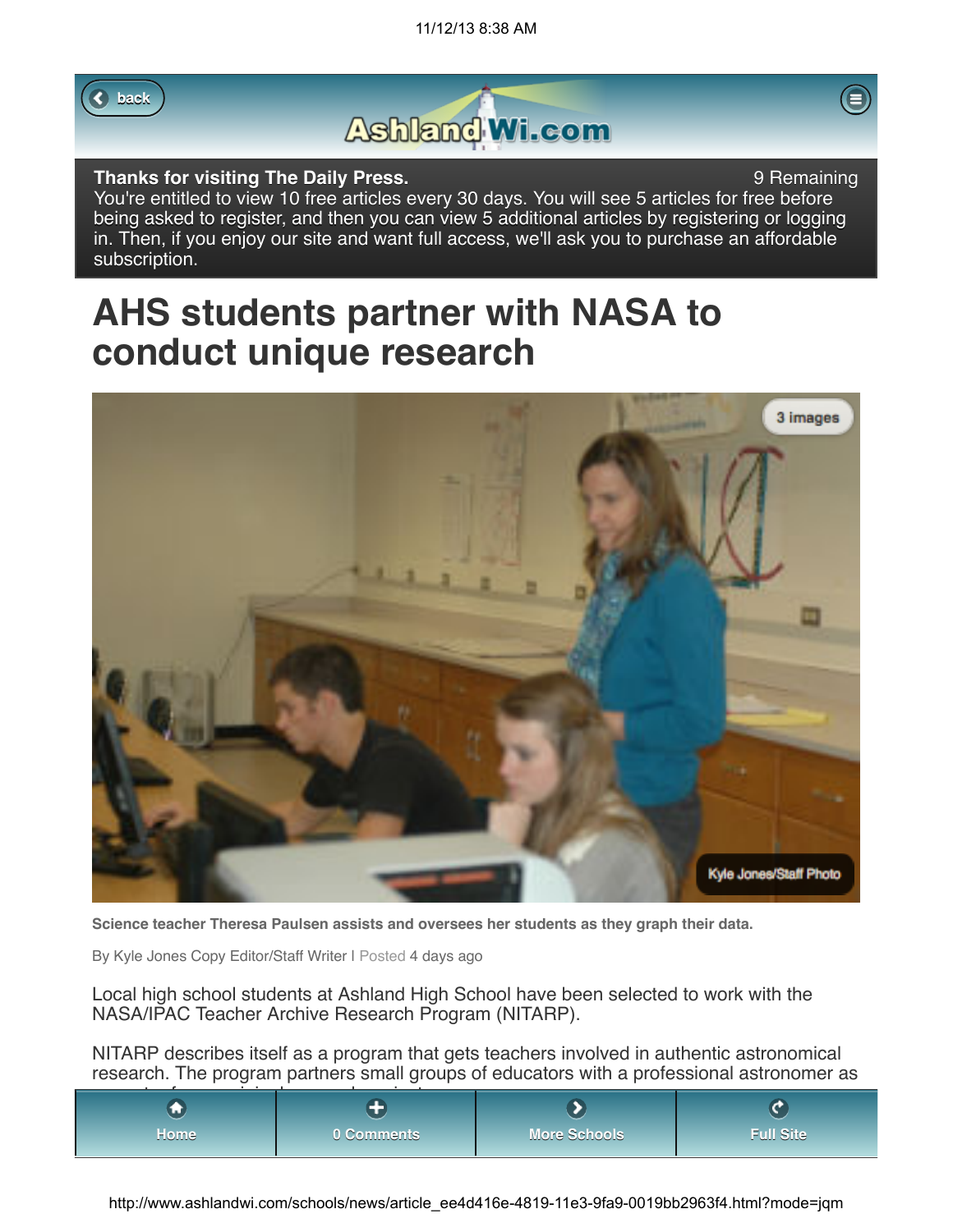





Seyferts) is tasked with using ultraviolet images from the Galaxy Evolution Explorer satellite and optical images and spectra from the ground-based Sloan Digital Sky Survey to find a correlation between the color and luminosity of the hot gas around supermassive black holes at the centers of galaxies.

"We're looking at Seyfret galaxies that are a little less bright than the quasars, but more bright than the average galaxy," said Paulsen. "At the center of these galaxies, the theory is that there is a black hole and that's what's creating this enormous amount of light at the center. As material is going into that black hole, it's getting ripped and light is coming out from that."

Their data will be used to extend the work of the 2010 and 2012 NITARP teams in demonstrating a hypothesized correlation between the luminosity and color (temperature) of the accretion disk within Type I Active Galactic Nuclei.

The 2012 NITARP team was successful in finding a trend in the UV luminosity and color of the AGN in Type I quasars. However, the sample size was not sufficient in demonstrating a substantial correlation.

More data will be needed to see if a more substantial correlation exists. The project will attempt to investigate whether a more significant trend is revealed when Type I Seyfret galaxies with redshifts are added to the previous quasar sample.

In much simpler terms, Paulsen describes their research as, "We're trying to find a second way to find out how far away they [Seyfret galaxies] are. Right now, we use Hubble's constant to determine how far away they are. So Hubble found out the more red shifted something is, the further away it is. We're trying to come up with another way then to see if that's accurate, we're trying to validate that."

This research may be used to better estimate the distances to galaxies and therefore improve our understanding of the structure of the universe.

Paulsen describes that her journey in the program began last January.

"I attended the last annual American Astronomical Society (AAS) meeting in Long Beach and met our mentor astronomers and teachers on our team," she said.

"In July, I took girls from Mellen and Washburn to Caltech to learn how to access NASA's archives and to begin performing the necessary data analysis. Now we are finishing that up with the Ashland students," said Paulsen.

Currently, Paulsen's students are working through a mountain of data and graphing their findings. Though there has been tedious work with graphing data, senior Brian Meyer said the best part of the project is getting to work with scientists and actually making something where you don't know the answer or what you're supposed to get.

"It's real science, applied science," he said.

| /Home<br>. | 0 Comments | More Schools | Full Site $^{\dagger}$ |
|------------|------------|--------------|------------------------|

http://www.ashlandwi.com/schools/news/article\_ee4d416e-4819-11e3-9fa9-0019bb2963f4.html?mode=jqm